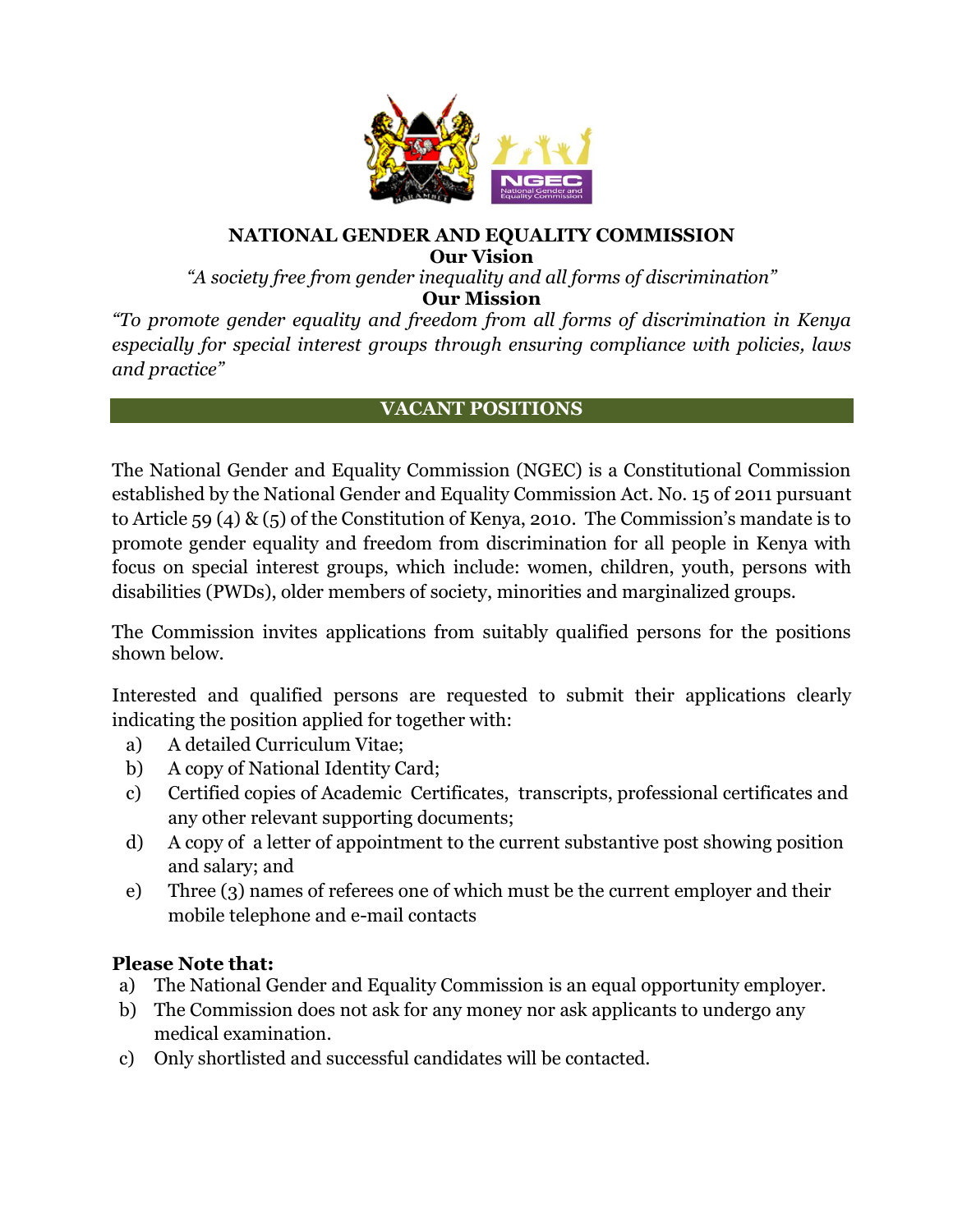- d) It is a criminal offence for any applicant to provide false information and documents in the job application.
- e) Canvassing will lead to automatic disqualification.

All applications **must be submitted in soft copy only,** through the email address [hr2020@ngeckenya.org](mailto:hr2020@ngeckenya.org) to reach the Commission **on or before 8th December** latest **5.00 pm (East African Time**).

**1. DIRECTOR CORPORATE SERVICES: ONE (1) POST: V/NO NGEC/HR/01/2020**

**Basic Salary: Ksh. 200,359-293732 p.m (NGEC GRADE 2) House Allowance: Ksh. 80,000 p.m Commuter Allowance: Ksh. 24,000 Annual Leave: Ksh. 50,000 Medical Cover (Per family p.a in Ksh): Outpatient 300,000, Inpatient 3,000,000, Maternity 300,000 Dental 50,000 and optical 50,000 Terms of Service: Five (5) years contract renewable subject to satisfactory performance**

**Duty Location: Head Office-Nairobi**

# **a) Requirement for appointment: For appointment to this grade, an officer must have:**

- (i) Served in the grade of Assistant Director either in Human Resource and Administration or Finance and Planning for a minimum period of three (3) years or served in a comparable and relevant position in the public or private sector for a minimum period of twelve (12) years, eight (8) years of which must have been at management level;
- (ii) A Bachelor's degree in any of the following disciplines:- Economics, Commerce, Business/Public Administration or in any other relevant and comparable qualification from a recognized institution;
- (iii) A Master's degree in Business/Public Administration, Economics, Commerce or any other relevant and comparable qualification from a recognized institution is an added advantage;
- (iv) Attended a Strategic Leadership Development course from a recognized institution;
- (v) Membership with a relevant professional body in good standing;
- (vi) Demonstrable understanding of national policies, goals and objectives and has ability to relate them to the mandate of the Commission;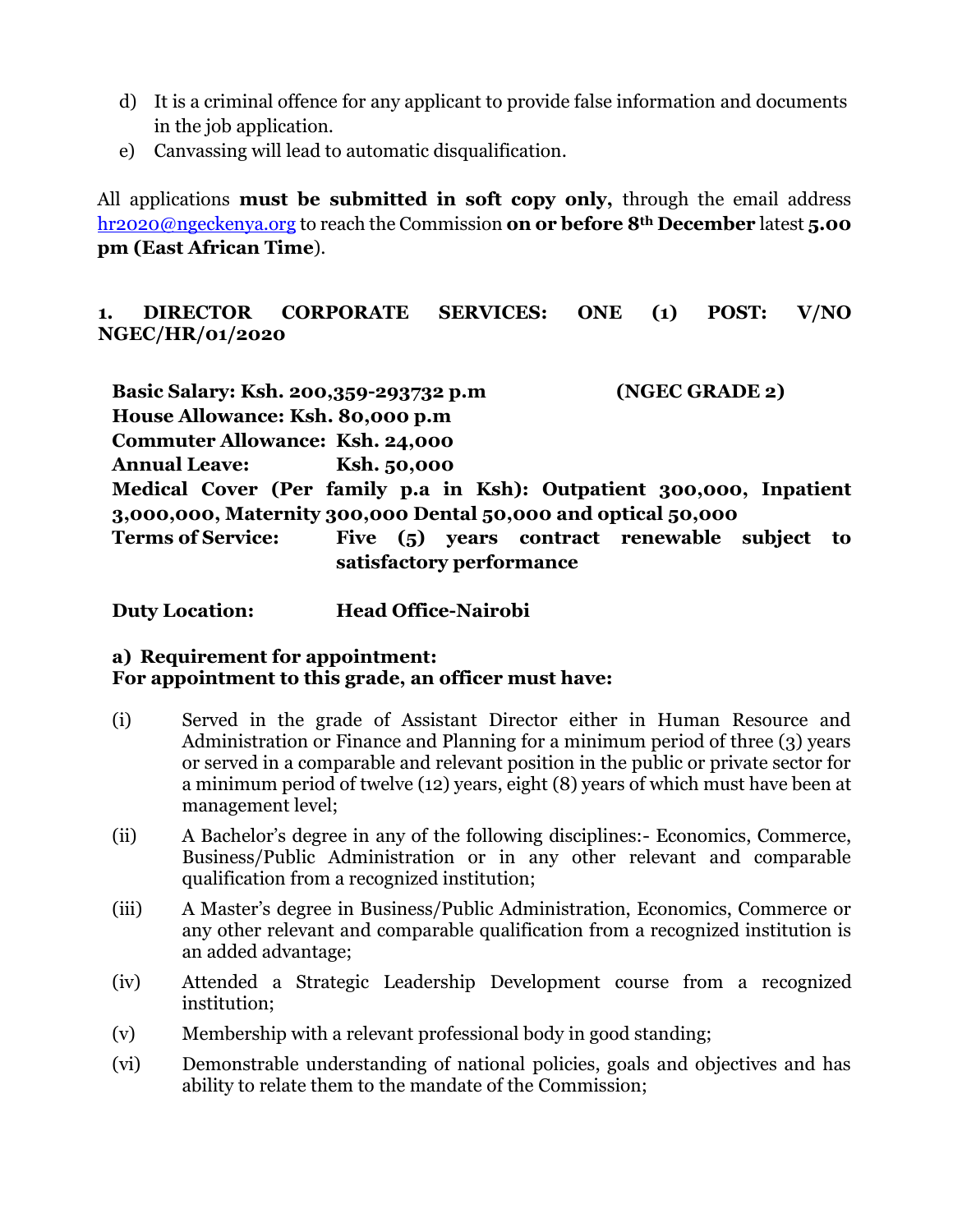- (vii) Meet the requirements of Chapter six (6) of the Constitution of Kenya, 2010;
- (viii) Computer skills; and
- (ix) Shown merit and ability as reflected in past work performance and results.

## **b) Duties and Responsibilities:**

An officer at this level will be responsible to the Commission Secretary/CEO for the day today management and administration of the corporate services function of the Commission. Specific duties and responsibilities will include:

- (i) Developing, implementing and interpreting Financial, Human Resource, Administrative, Supply chain Management and ICT policies, procedures, standards, rules and regulations;
- (ii) Overseeing timely preparation of financial statements and accounts;
- (iii) Coordinating the development, production and circulation of institutional publications;
- (iv) Managing human, physical and financial resources of the Commission;
- (v) Co-coordinating the preparation, publication and periodic review of the Commission's Strategic Plan;
- (vi) Overseeing development and implementation of policies, standards and guidelines for provision of administrative services and management; and
- (vii) Ensuring safe custody of the Commission's assets and records.

# **2. PRINCIPAL HUMAN RESOURCE MANAGEMENT OFFICER: ONE (1) POST: V/NO NGEC/HR/02/2020**

**Basic Salary: Ksh. 138,120- 197,609 p.m (NGEC GRADE 4) House Allowance: Ksh. 50,000 p.m Commuter Allowance: Ksh. 16,000 p.m Annual Leave: Ksh. 40,000 p. a Medical Cover (Per family p.a in Ksh): Outpatient 300,000, Inpatient 3,000,000, Maternity 300,000 Dental 50,000 and Optical 50,000**

**Terms of Service: Permanent and Pensionable** 

**Duty Location: Head Office-Nairobi**

a) Requirements for appointment:

**For appointment to this grade, an officer must have:**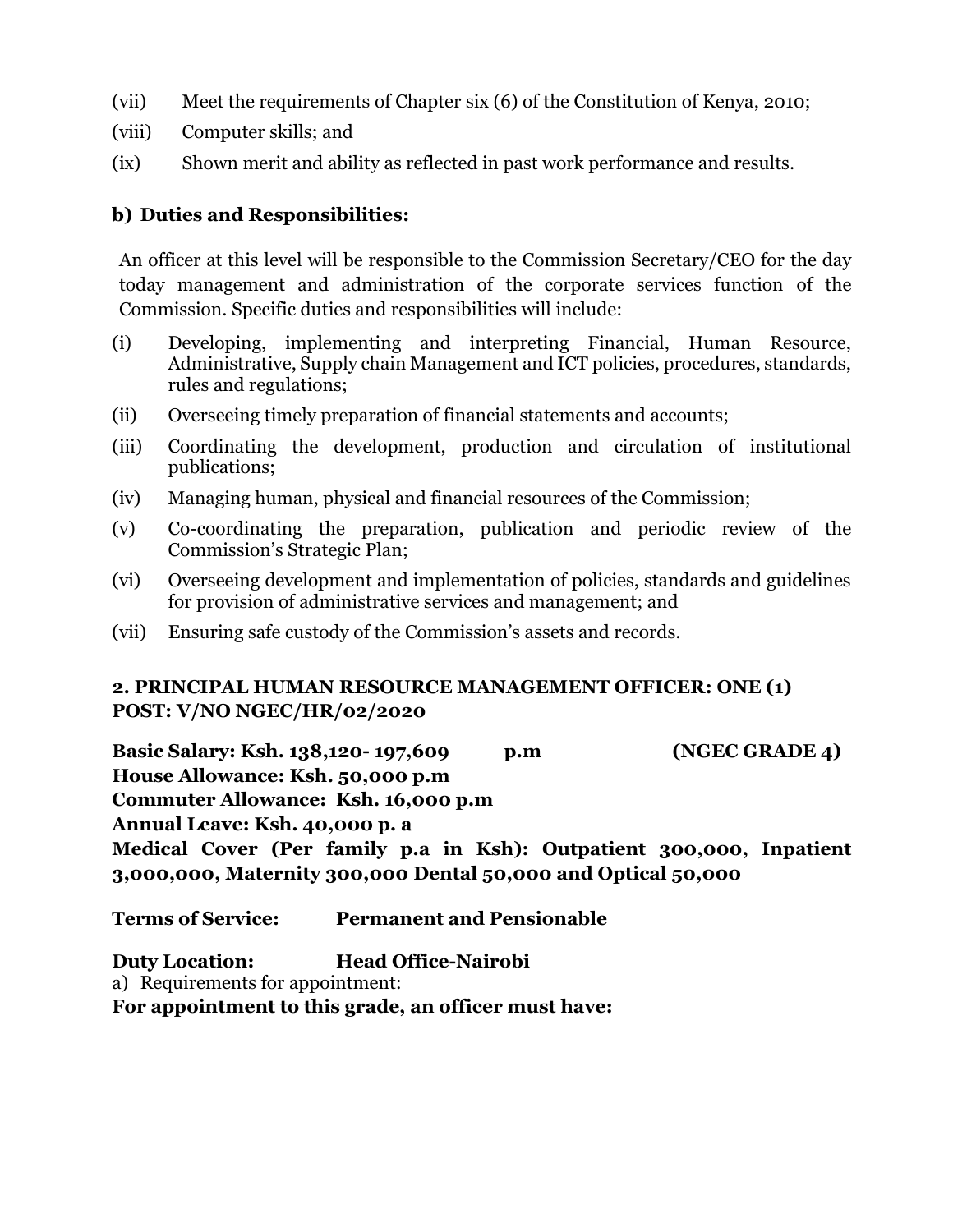- (i) Served in the grade of Senior Human Resource Management Officer for a period of 3 years or in a relevant and comparable position for a minimum period of six (6) years, three(3) years of which should have been at management level;
- (ii)A Bachelor's degree in any of the following disciplines: Business Administration/Management, Public Administration, Social Sciences, or any other relevant and comparable qualification from a recognized institution;
- (iii) A Master's degree in any of the following disciplines: Business Administration/Management, Public Administration, Social Sciences, or any other relevant and comparable qualification from a recognized institution is an added advantage;
- (iv) A Diploma/Higher Diploma in Human Resource Management or Certified Human Resource Professional (CHRP);
- (v) A member of Institute of Human Resource in good standing and has a valid Practicing Certificate;
- (vi) Attended a Senior Management Course in a recognized institution;
- (vii)Meet the requirements of Chapter six (6) of the Constitution of Kenya, 2010;
- (viii)Computer Skills; and
- (ix) Shown merit and ability as reflected in work performance and results.

# **b) Duties and Responsibilities**

An officer at this level will be responsible to the Assistant Director, Human Resource Management and Administration for the day today management and administration of the Human Resource Management Division. Specific duties and responsibilities will include:

- (i) Coordinating utilization of the human resources at the Commission and advising on proper deployment and training;
- (ii) Coordinating staff performance and career progression and making appropriate recommendations;
- (iii) Facilitating recruitment, selection, placement, training and development of staff;
- (iv) Overseeing Payroll administration;
- (v) Coordinating training needs assessment;
- (vi) Implementing performance appraisal system;
- (vii)Facilitating human resource planning, discipline, employee relations and staff welfare;
- (viii)Coordinating sensitization on cross-cutting issues;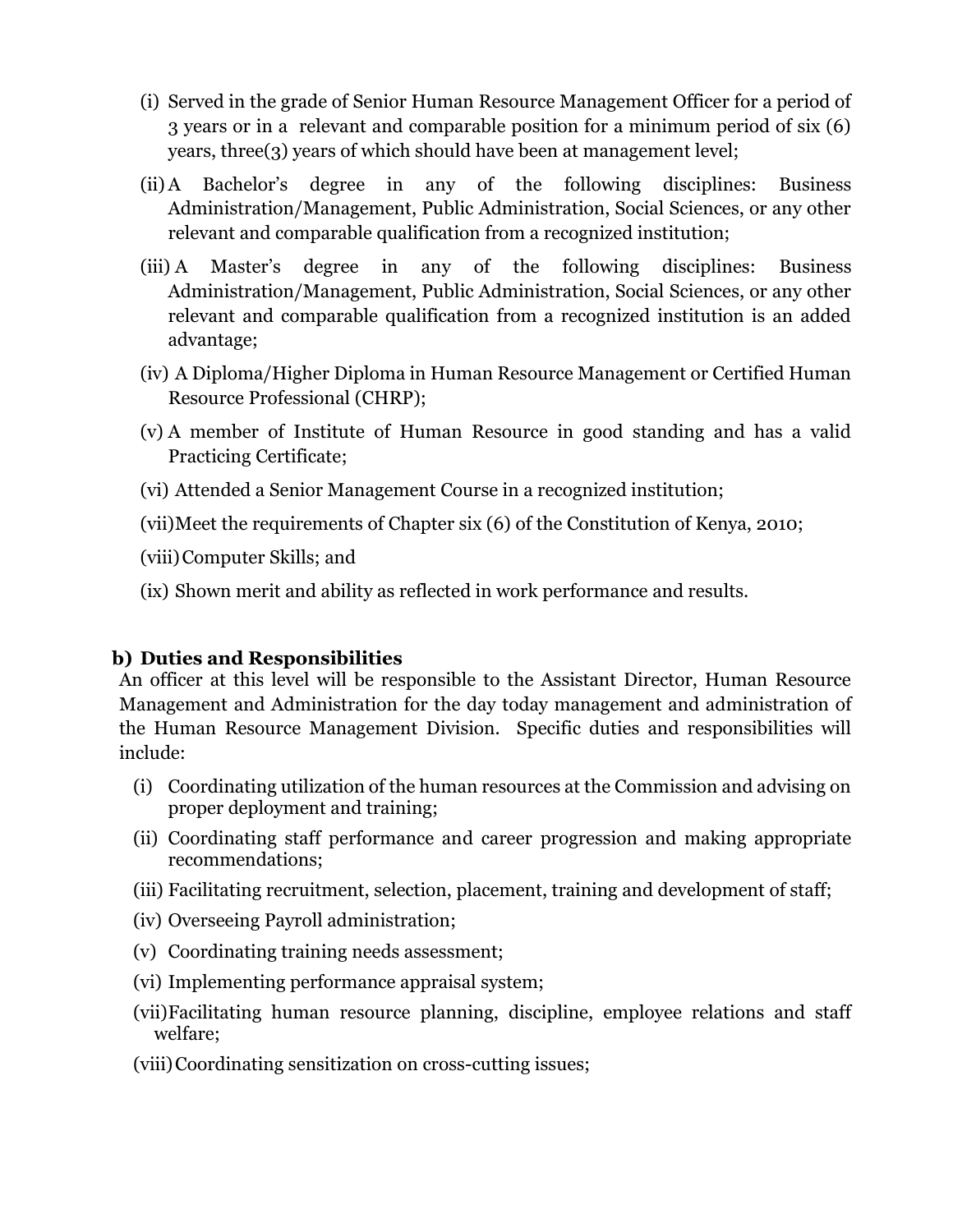- (ix) Assisting in the implementation of human resource management/development policies, rules and regulations;
- (x) Developing appropriate human resource management policies, rules and regulations;
- (xi) Managing human resources and general records; and
- (xii)Preparing divisions budgets and work plans.

#### **3. SENIOR HUMAN RESOURCE MANAGEMENT OFFICER : ONE(1) POST: V/NO NGEC/HR/03/2020**

**Basic Salary: Ksh. 109,877- 167,400 (NGEC GRADE 5)**

**House Allowance Ksh. 45,000 p.m**

**Commuter Allowance: Ksh. 14,000 p.m**

**Annual Leave: Ksh. 30,000 p.a**

**Medical Cover (Per family p.a in Ksh): Outpatient 300,000, Inpatient 3,000,000, Maternity 300,000 Dental 50,000 and Optical 50,000**

**Terms of Service: Permanent and Pensionable** 

**Duty Location: Head Office-Nairobi**

#### **a) Requirements for appointment: For appointment to this grade, an officer must have:**

- (i) Served in the grade of Human Resource Officer I or in a relevant and comparable position for a minimum period of three (3) years;
- (ii) A Bachelor's degree in any of the following disciplines: Business Administration/Management, Public Administration, Social Sciences, or any other relevant and comparable qualification from a recognized institution;
- (iii) A Diploma/Higher Diploma in Human Resource Management or Certified Human Resource Professional (CHRP);
- (iv) Attended a Senior Management Course in a recognized institution;
- (v) Meet the requirements of Chapter six (6) of the Constitution of Kenya, 2010;
- (vi) Computer Skills;
- (vii) Been a Member of a relevant professional body in good standing; and
- (viii) Shown merit and ability as reflected in work performance and results.